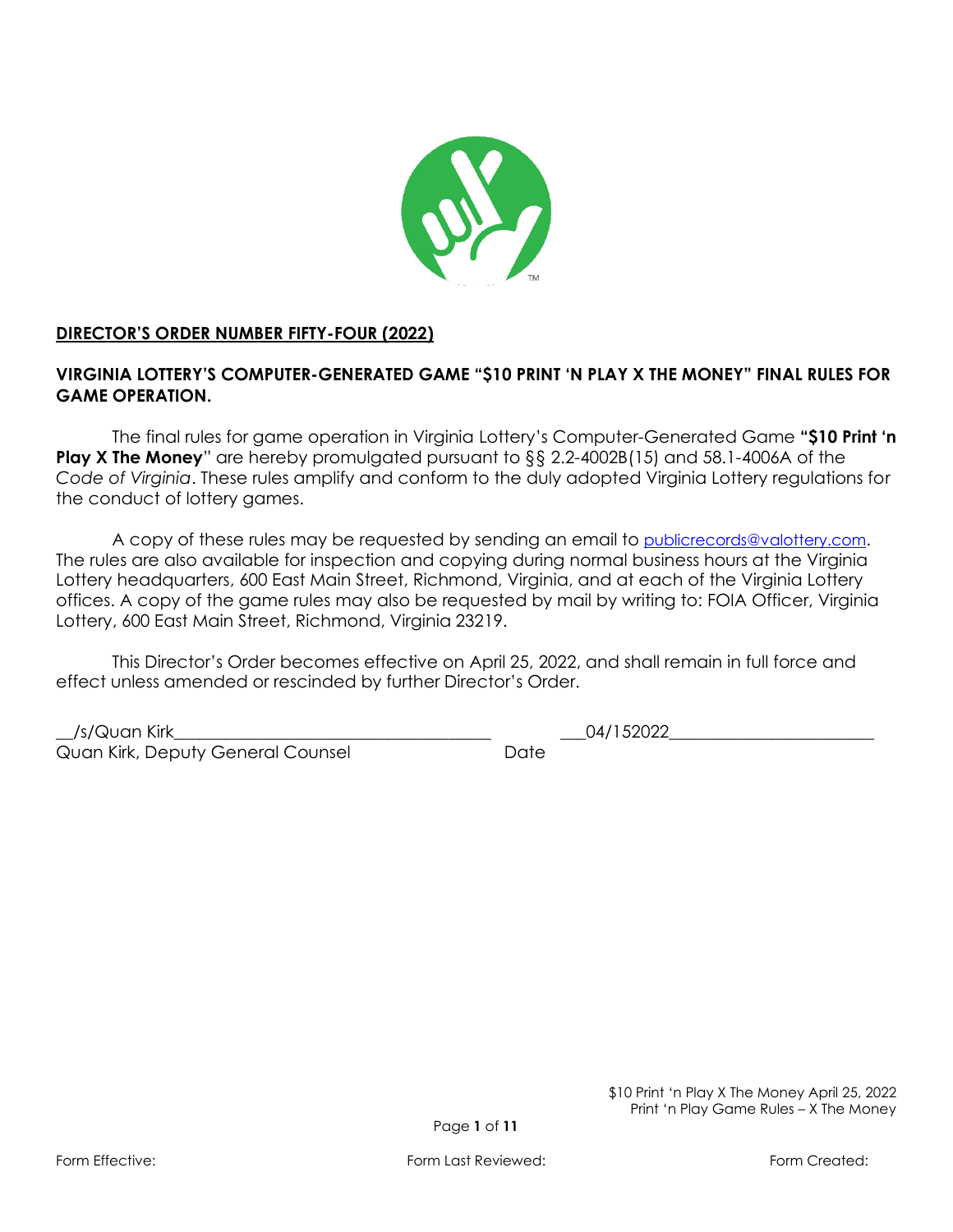

# **VIRGINIA LOTTERY'S COMPUTER-GENERATED GAME "\$10 PRINT 'N PLAY X THE MONEY" OFFICIAL RULES FOR GAME OPERATION**

#### **A. GENERAL REQUIREMENTS:**

- 1. In addition to these specific Game Rules, all requirements in the language on the back of the **\$10 Print N' Play X The Money** Ticket and the Virginia Lottery laws and regulations apply to the operation of this Game.
- 2. Game Rules, Virginia Lottery laws and regulations are on file at Virginia Lottery headquarters.
- **B. DEFINITIONS** (for purposes of this Game)**:**

"Claimant" means a Person who presents a Ticket that he/she presumes to be a Winning Ticket.

"Computer-generated Game" means a Virginia Lottery Game in direct communication with a Mainframe computer operated by or at the direction of the Virginia Lottery.

"Director" means the Executive Director of the Virginia Lottery as established in Chapter 40 of Title 58.1 (§58.1-4000 et seq.) of the Code of Virginia or any other employee(s) to whom the Executive Director's authority is lawfully delegated.

"Entitled to the Prize" means the status of a Claimant whose Ticket has been validated by the Virginia Lottery as winning a Prize, unless Internal Revenue Service policy provides a different definition, in which case the Internal Revenue Service definition shall prevail.

"Game" means the game named in the title at the top of Page 1 of these rules.

"Game Rules" or "Rules" means these rules.

"Lottery" means the Virginia Lottery.

"Lottery Board" means the group of seven (7) people, appointed by the Governor of Virginia, with the power to adopt regulations governing the establishment and operation of the Virginia Lottery and to perform other functions that are set out in the Code of Virginia.

"Lottery Retailer," "Lottery Sales Retailer," or "Retailer" means a person licensed by the Virginia Lottery to sell and dispense Virginia Lottery Tickets, materials and products.

> \$10 Print 'n Play X The Money April 25, 2022 Print 'n Play Game Rules – X The Money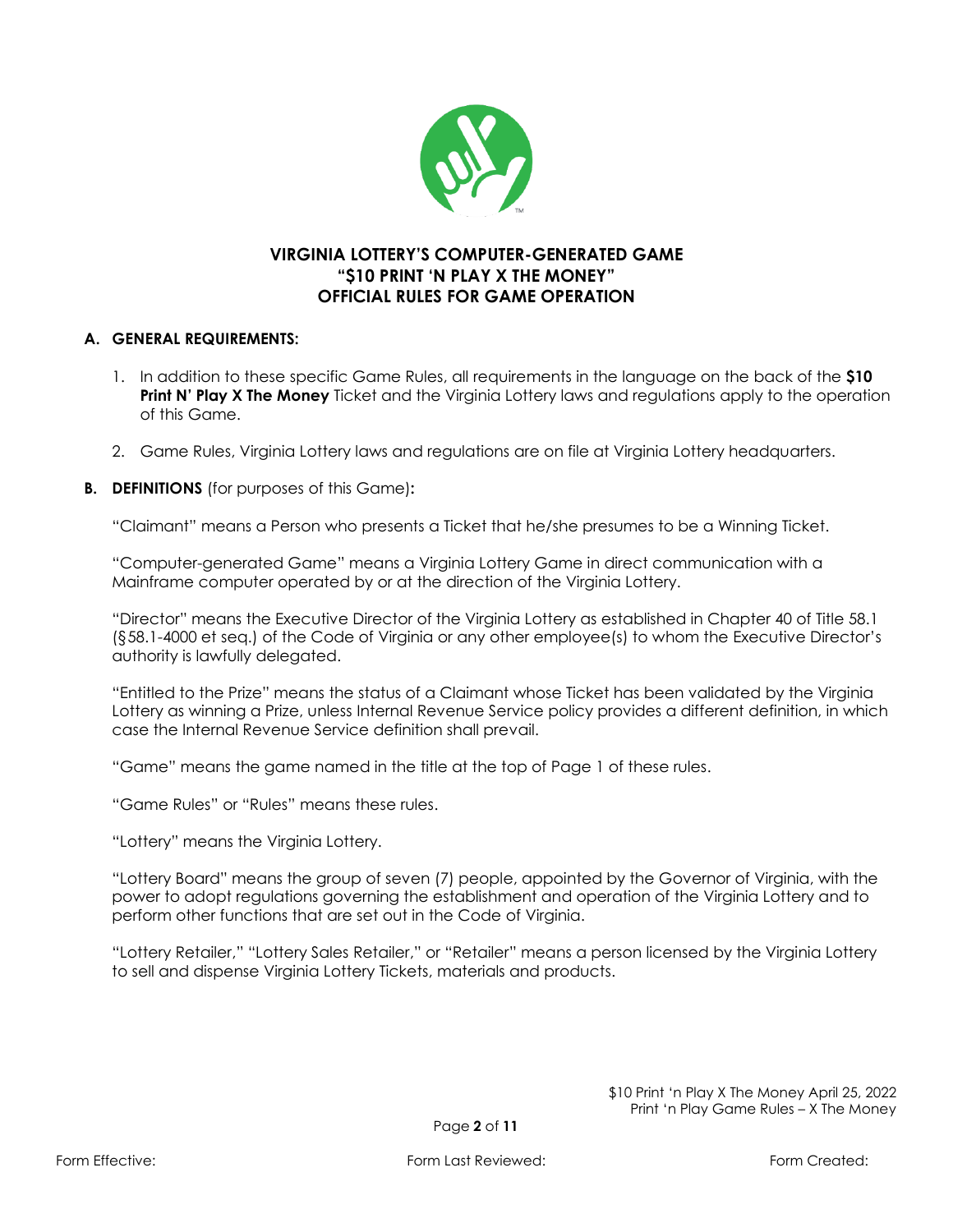"Person" means a natural person and may not extend to or be applied to a corporation, company, partnership, association or other entity or when referring to a Lottery retailer, the term as defined in § 58.1-4009 of the Code of Virginia.

"Play" means one (1) wager for a chance to win a Prize.

"Play Area" means a defined area on a Ticket within which distinct numbers, symbols, and/or Game grids are printed that are unique to the Game.

"Player" means a Person who is at least eighteen (18) years of age, who purchases or otherwise validly obtains a Ticket. Licensed Virginia Lottery Retailers and their employees may be Virginia Lottery Players.

"Plays per Ticket" means the number of Plays printed on a single Ticket. A **\$10 Print n' Play X The Money**  Ticket contains twenty-four (24) Plays per Ticket.

"Present at the Terminal" means that a Player remains physically present at the Virginia Lottery Terminal from the time the Player's order for a Ticket is accepted by the Virginia Lottery Retailer, through completion of the order processing, payment, and delivery of the Ticket to the Player. Players must be present at the Terminal for any purchase.

"**\$10 Print 'n Play X The Money Ticket**" or "Ticket" means a Ticket produced by the Virginia Lottery's gaming system and sold by the Virginia Lottery for this Game.

"Prize" or "Prizes" means the winnings as defined in **Section H** ("Prize Structure").

"Prizewinner" means a verified Claimant who is entitled, as a result of successful Ticket validation, to receive a Prize under the rules of a Game.

"Self-service Vending Machine" or "Vending Machine" means an interactive device by which a Player may select a Game and purchase a Ticket without the help of a retail clerk or a Lottery employee at a Virginia Lottery office or other approved location.

"Terminal" means a device that is authorized by the Virginia Lottery to interact with the Virginia Lottery's central computer system to issue Virginia Lottery Tickets and to enter, receive and process Virginia Lottery transactions that may include issuing Tickets, validating Tickets and transmitting reports.

"Unclaimed Prize" means any cash Prize for a Winning Ticket that has not been presented for payment within 180 days of the Ticket purchase date.

"Winning Play" means matching one or more of "Your Numbers" to any of the "Winning Numbers" and multiplying the total prizes won with the "Multiplier" number symbol, on a single Game Play.

"Winning Ticket" means a Ticket that has passed all Lottery validation and security requirements and contains the Winning Play(s). Each Winning Ticket must meet Virginia Lottery validation requirements as defined in the Virginia Lottery regulations.

"Winning Ticket Validation" means the process used to validate a Winning Ticket following the purchase of a Winning Play as shown on the **\$10 Print 'n Play X The Money** Ticket. Refer to **Section K** ("Ticket Validation Requirements").

**C. GAME DESCRIPTION: \$10 Print 'n Play X The Money** is an immediate print-and-play game designed to provide Players with instant Computer-generated Game Play results which are generated by a host computer and printed by a Lottery Terminal.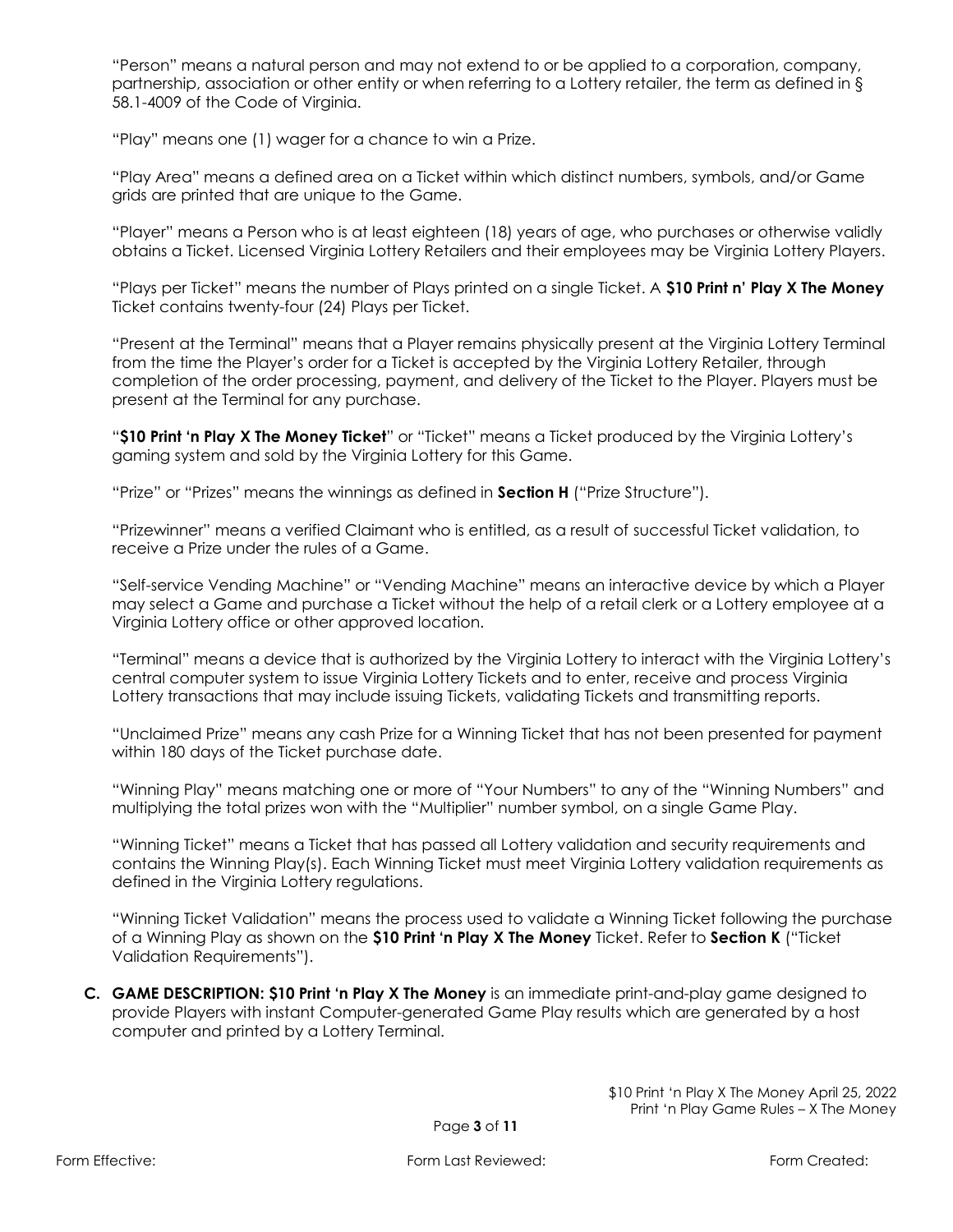## **D. ELIGIBILITY:**

- 1. Minors purchasing or redeeming Tickets: Persons under the age of eighteen (18) are not permitted to purchase or redeem Lottery Tickets. No Ticket shall be given as a gift or otherwise to any Person under the age of eighteen (18) years. The transferee of any Ticket from a Person ineligible to purchase a Ticket is ineligible to receive any Prize.
- 2. Eligibility: No officer, employee or Board member of the Lottery, or any officer or employee or board member of any vendor to the Lottery of Computer-Generated or scratch game goods or services working directly on a contract with the Lottery for such goods or services, or any person residing in the same household of any such board member, officer or employee, or any person under the age of eighteen (18) years, shall be eligible to purchase Tickets. The Lottery will not pay a Prize on a Ticket purchased by, for, or gifted to or transferred to anyone referenced in this **Section D**, or to the transferee of such Person.

## **E. GAME PURCHASE:**

- 1. Eligible Players may purchase Tickets via a Lottery terminal at retail, a Self-Service Vending Machine, or by any other means made available by the Lottery.
- 2. Price: Except as otherwise noted herein, or as otherwise announced by the Lottery, one (1) **\$10 Print 'n Play X The Money** Ticket costs ten dollars (\$10.00).
- 3. By purchasing a Ticket, the Player agrees to comply with and abide by the Lottery laws and regulations, these Game Rules, all final decisions of the Director, and all procedures established by the Director for the conduct of the Game.
- 4. Risk: Players should sign the back of a Ticket after purchase. The Lottery shall not be responsible for any loss incurred as a result of a Player's failure to sign a Ticket. It shall be the sole responsibility of a Player to verify the accuracy of the Game reflected on the Ticket.
- 5. The placing of a wager is done at a Player's own risk. The Player acknowledges that a Lottery Retailer shall be deemed to be acting on behalf of the Player in selecting the specified Print 'N Play Game via the Lottery Terminal.

## **F. HOW TO PLAY:**

- 1. To play **\$10 Print 'n Play X The Money**:
	- a. Match any of YOUR NUMBERS to any of the WINNING NUMBERS, win prize shown for that number.
	- b. Players may win multiple times on a Ticket.
	- c. The Multiplier applies to the total prizes won.
- 2. Unaccepted Play: If for any reason the Player's Play is not accepted, the liability of the Lottery and its Retailer is limited to a refund of the amount paid for the Play.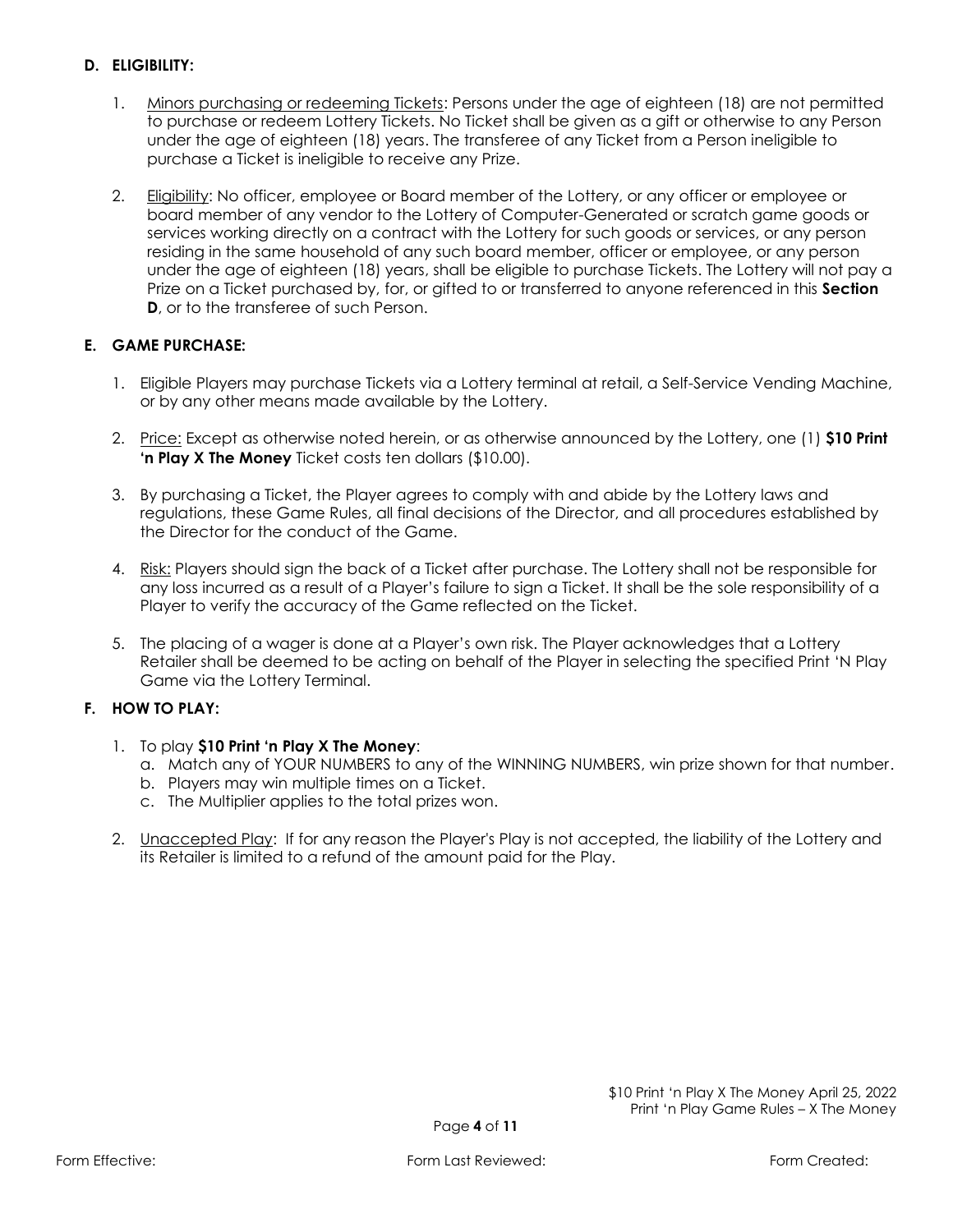# **G. TICKET:**

- 1. Ticket data: To be a valid Ticket, the Ticket must have been issued by the Lottery in an authorized manner. The Ticket must be intact and must not, in whole or in part, be defectively printed, produced in error, counterfeit, unreadable, incomplete, mis-registered, defective, torn, stolen, mutilated, altered, reconstituted, tampered with or previously paid. The Ticket data must have been recorded in the Lottery's central computer system prior to cashing.
- 2. The front of the Ticket must contain:
	- logo for **\$10 Print 'n Play X The Money**
	- top prize and multiplier level: "Win up to \$100,000! Multiply prizes up to 20 times!"
	- date and time the Ticket was purchased;
	- price of the Ticket:
	- a Play Area containing seven (7) WINNING NUMBERS and twenty-four (24) YOUR NUMBERS;
	- a HOW TO PLAY section:
	- a MULTIPLIER box containing a multiplier number symbol\*
	- Retailer and Terminal number that produced the Ticket; and
	- Ticket serial number and a bar code representation of the Ticket serial number.
	- \*The Multiplier number symbol that can appear in the Multiplier box on the ticket: 1X, 5X, 10X or 20X.

The back of the Ticket must contain:

- sequential Ticket stock number preceded or followed by two (2) alphabetic characters;
- name and address fields;
- a signature line;
- date area; and
- instructions for claiming a Prize.
- 3. Sample Ticket: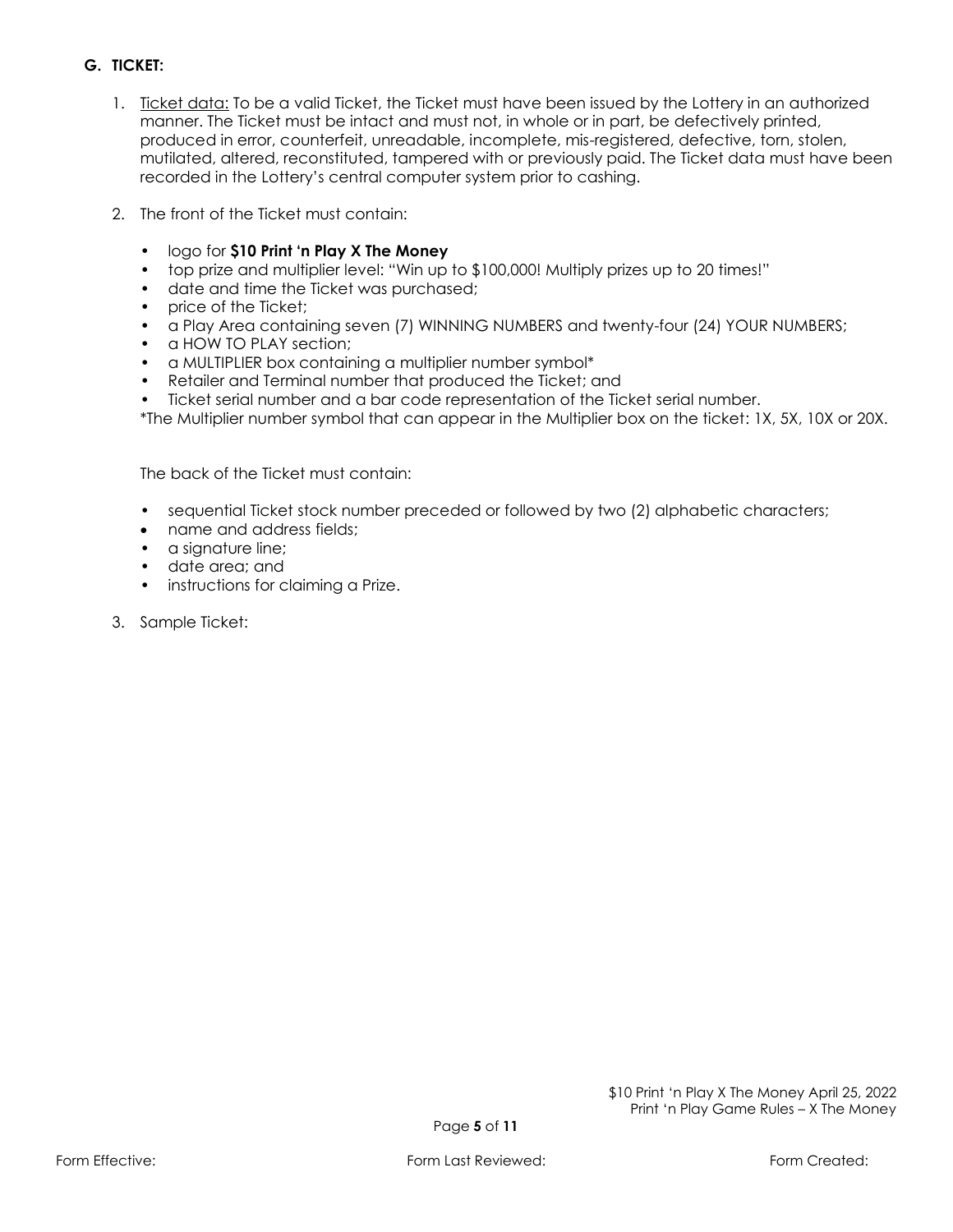



\$10 Print 'n Play X The Money April 25, 2022 Print 'n Play Game Rules – X The Money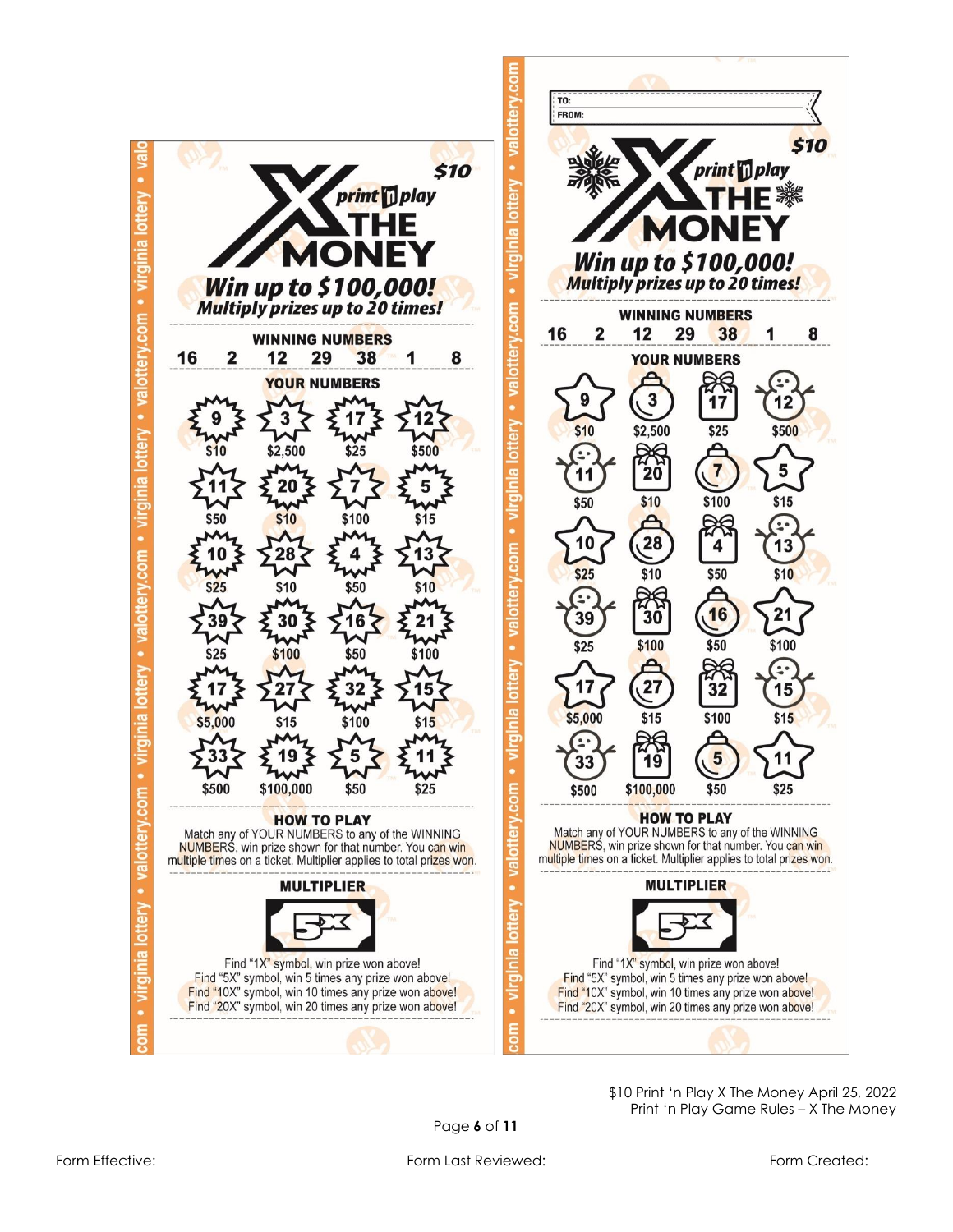| RGINIA LOTTERY                                                                                                                                                                                                                                                                                                                                                                                                                                                                                                                                                                                                                   | Helping Virginia's Public Schools | valottery.com                    |
|----------------------------------------------------------------------------------------------------------------------------------------------------------------------------------------------------------------------------------------------------------------------------------------------------------------------------------------------------------------------------------------------------------------------------------------------------------------------------------------------------------------------------------------------------------------------------------------------------------------------------------|-----------------------------------|----------------------------------|
| claim for ANY PRIZE at any Lottery Customer Service Center, Or<br>complete the information below, make a copy for your records, and mail<br>the ficient to: VA LOTTERY, P.O. Box 1254, Richmond, VA 23218-1254.<br>Should a claim form be required you will be advised by raturn mail.                                                                                                                                                                                                                                                                                                                                           |                                   | Keyin Hall<br>Executive Director |
| NAME (Print)                                                                                                                                                                                                                                                                                                                                                                                                                                                                                                                                                                                                                     |                                   |                                  |
| ADDRESS                                                                                                                                                                                                                                                                                                                                                                                                                                                                                                                                                                                                                          |                                   |                                  |
| CITY                                                                                                                                                                                                                                                                                                                                                                                                                                                                                                                                                                                                                             | STATE                             | <b>ZIP</b>                       |
| SIGNATURE                                                                                                                                                                                                                                                                                                                                                                                                                                                                                                                                                                                                                        | PHONE                             |                                  |
|                                                                                                                                                                                                                                                                                                                                                                                                                                                                                                                                                                                                                                  |                                   |                                  |
| purchases. transactions and winners are subject to Lottery rules and regulations and state law. Tickets are void if stolen.<br>misprinted, muritated, incomplete or cancelled, or do not meet the State Lottery Validation tests. Llability for exiditiolets,<br>if any, is limited to replacement of the fisiket. This lottery fisiket is a beany instrument until signed. Knowingly presenting<br>or transferring for payment an altered, forged or counterfeit tideat is a felony. To claim prizes over \$800 you need a match<br>povernment-lessed photo identification and proof of resident Secial Security/Tex ID Number. |                                   |                                  |
| If you or anyone you know has a gambling problem, please call 1-588-532-3500.                                                                                                                                                                                                                                                                                                                                                                                                                                                                                                                                                    |                                   |                                  |

**H. PRIZE STRUCTURE:** The Prizes and overall odds for **\$10 Print 'n Play X The Money** are as follows**:**

| Win                     | Prize     | Odds 1 in  |
|-------------------------|-----------|------------|
| \$100,000               | \$100,000 | 480,000.00 |
| \$5,000                 | \$5,000   | 240,000.00 |
| $$1,000 \times 5X$      | \$5,000   | 48,000.00  |
| \$2,500                 | \$2,500   | 19,200.00  |
| \$500                   | \$500     | 12,000.00  |
| $$25 \times 20X$        | \$500     | 24,000.00  |
| \$200                   | \$200     | 3,200.00   |
| $$50 + $50 + $50 + $50$ | \$200     | 9,600.00   |
| $$10 \times 20X$        | \$200     | 24,000.00  |
| $$100 + $100$           | \$200     | 6,000.00   |
| \$100                   | \$100     | 505.26     |
| $$10 \times 10X$        | \$100     | 640.00     |
| $$50 + $25 + $25$       | \$100     | 640.00     |
| \$50                    | \$50      | 80.00      |
| $$15 + $15 + $20$       | \$50      | 96.00      |
| $$25 + $25$             | \$50      | 160.00     |
| $$10 \times 5X$         | \$50      | 480.00     |
| \$25                    | \$25      | 25.95      |
| $$15 + $10$             | \$25      | 25.95      |
| 15                      | \$15      | 11.53      |
| \$10                    | \$10      | 8.00       |
| <b>OVERALL ODDS</b>     |           | 3.07       |

Form Effective: The Created: Form Last Reviewed: Form Created: Form Created: Form Created: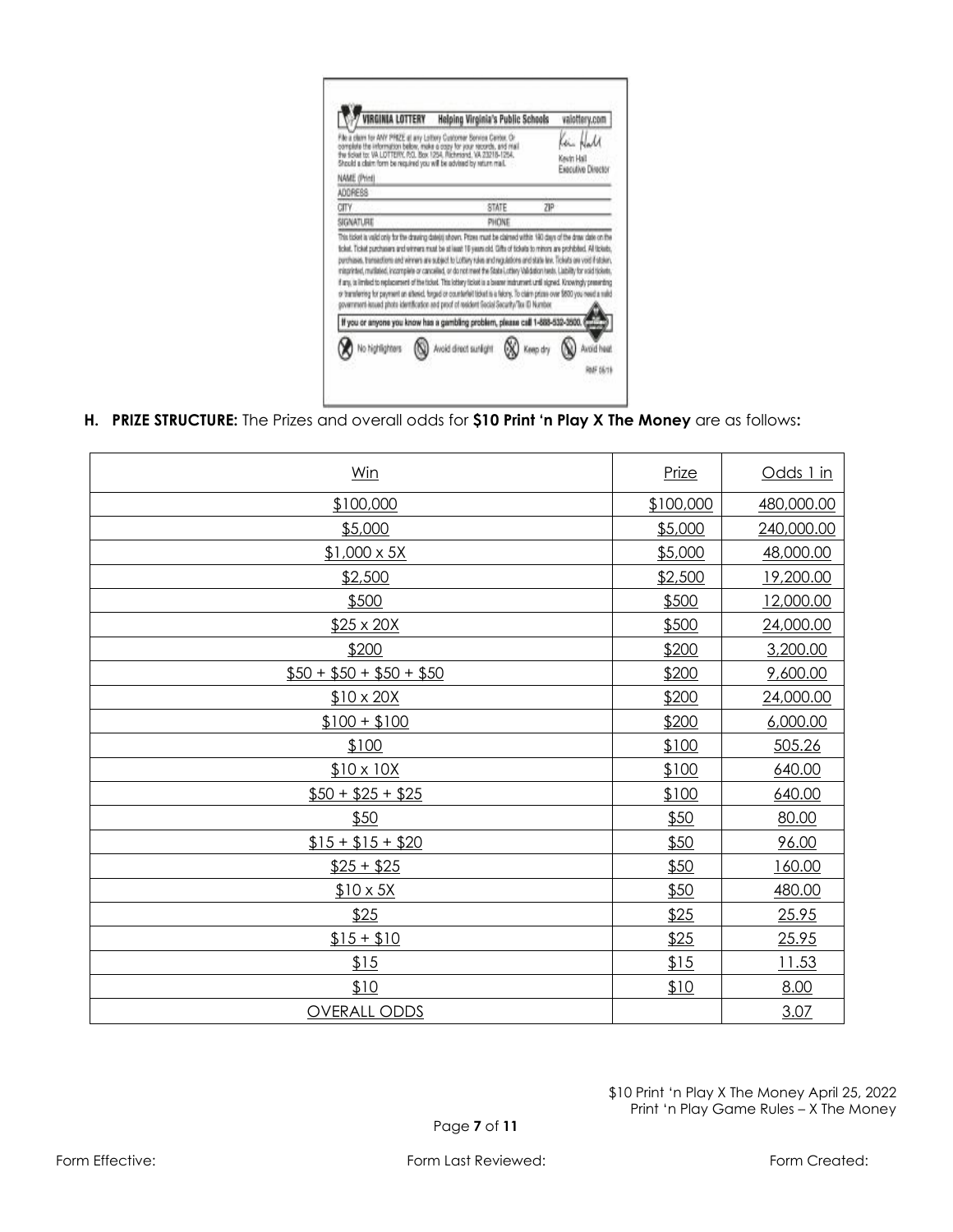#### **I. TICKET OWNERSHIP:**

- 1. A Ticket is a bearer Instrument. When a signature is written on the back of a Ticket, the Person whose signature appears in such area shall be the owner of the Ticket and shall be entitled to any Prize resulting from the Ticket. The Lottery shall pay the Claimant whose signature appears on the back of the Ticket.
- 2. If more than one (1) signature appears on a Winning Ticket or there are multiple parties presenting one Ticket, each Prizewinner shall complete a *Prizewinner Claim Form* and a *Player Affidavit of Multiple Ownership* to receive payment. Certain restrictions may apply to the minimum amount of an individual Prizewinner's Prize payment.
- 3. Non-Responsibility: The Lottery shall not be responsible for lost, stolen, altered, forged or fraudulently made Tickets.

#### **J. CLAIMANT VERIFICATION:**

- 1. Methods used by the Lottery to establish and confirm a Claimant's identity include, but are not limited to:
	- viewing and/or copying the Claimant's valid government-issued photo identification;
	- viewing and/or copying proof of taxpayer identification number (e.g. Social Security number);
	- asking identity-verifying questions in the absence of the aforementioned document proof; and/or
	- viewing and/or retaining the information provided on a Lottery *Prizewinner Claim Form*.
- 2. **In order to verify a Claimant's age, in all cases involving a cash Prize greater than \$100 paid at a Lottery office**, the Lottery must be provided with the Claimant's valid government-issued photo identification and taxpayer identification number (e.g. Social Security number). Payment will be delayed until such a number is provided and the Claimant shall not be entitled to interest on the Prize funds attributable to such delay.

Any Prize for which a taxpayer identification number has been requested but not furnished within 180 days of the Ticket purchase date will be forfeited and treated as an Unclaimed Prize.

#### **K. TICKET VALIDATION REQUIREMENTS:**

- 1. To be a valid Ticket, all requirements unique to a particular Game and all requirements set out in Lottery law and regulation must be met.
- 2. The Ticket must have been issued by the Lottery in an authorized manner. The Ticket must be intact and must not, in whole or in part, be defectively printed, produced in error, counterfeit, unreadable, incomplete, mis-registered, defective, torn, stolen, mutilated, altered, reconstituted, tampered with or previously paid.
- 3. The Ticket data must have been recorded in the Lottery's central computer system prior to cashing.
- 4. The information appearing on the Ticket must correspond precisely with the Lottery's computer records.
- 5. The serial number must appear in its entirety and must correspond to a matching serial number on the Lottery's validation file.
- 6. All information appearing on an apparent Winning Ticket must correspond to the Lottery's records of Winning Tickets, and no Ticket with identical data shall be or have been paid.

\$10 Print 'n Play X The Money April 25, 2022 Print 'n Play Game Rules – X The Money

Page **8** of **11**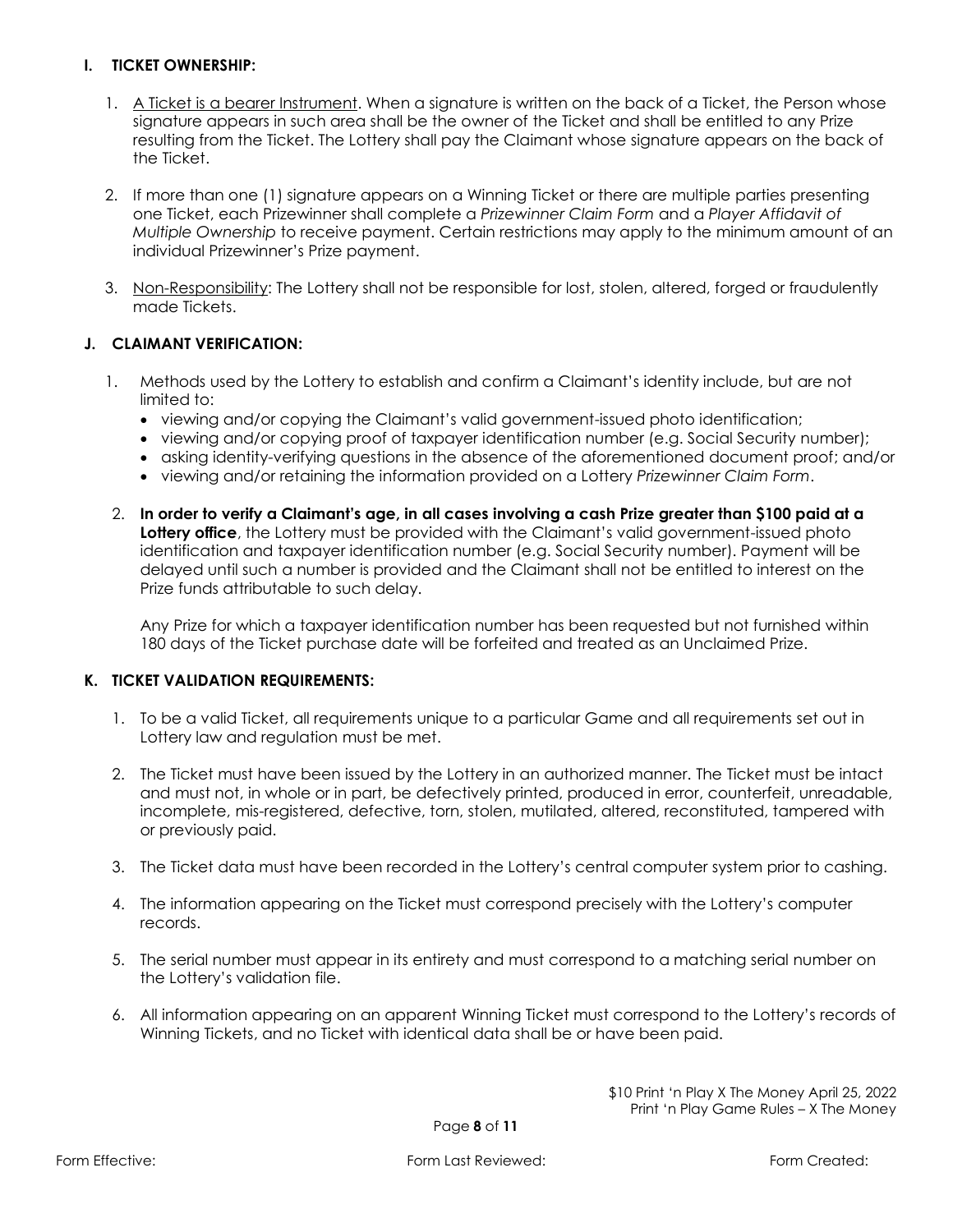- 7. The display printing on the Ticket must be regular in every respect, must correspond precisely to the artwork on file at the Lottery, and must pass all other security criteria determined by the Lottery Director.
- 8. The Ticket must be validated in accordance with the provisions of the Lottery regulations relating to procedures for claiming Prizes and for the payment thereof.
- 9. An apparent Winning Ticket shall be void unless the Ticket is printed on a paper stock roll issued by the Lottery and in use at the time of the Play and validly issued to the Lottery Retailer from whom the Ticket was purchased.
- 10. If a Ticket fails to pass all of the validation requirements set forth in these Game Rules or in the Lottery regulations, the Ticket shall be void and ineligible for any Prize and shall not be paid.

#### **L. PRIZE CLAIMS:**

- 1. A Ticket shall be the only proof of a Play. Submission of a Winning Ticket to the Lottery or its authorized Lottery Retailer shall be the sole method of claiming a Prize or Prizes.
- 2. All claims must be made within 180 days of the purchase date printed on the Ticket. Any cash Prize not claimed within the specified period shall be forfeited and revert to the Virginia State Literary Fund.
- 3. In accordance with the provisions of the Servicemembers Civil Relief Act, 50 U.S.C.S. app. §§ 501- 597b, any Person while in active military service may claim exemption from the 180-day Ticket redemption requirement. Any such Person must claim his/her forfeited Prize by presenting the Winning Ticket no later than 180 days after discharge from active military service. Within thirty (30) days of such presentation, the Director shall verify the claim and direct payment in accordance with the Lottery regulations then in effect regarding the manner of payment of Prizes to the holders of Winning Tickets or shares.
- 4. Employees of the Lottery or of a licensed Lottery Retailer shall verify the Ticket, and, if valid, pay the amount due to the Claimant. If a claim form is required, the Claimant will be so advised. No payment shall be made unless the Claimant possesses a valid Winning Ticket.
- 5. A Claimant shall bear all risk of loss or damage incurred by sending a Ticket through the mail.
- 6. **To claim a Prize of \$600 or less,** a Claimant may do one of the following:
	- present the Winning Ticket to any Retailer licensed by the Lottery;
	- complete and sign the back of the Ticket and present it at any Lottery Customer Service Center or Prize Zone; or
	- complete and sign the back of the Ticket and mail it to the Virginia Lottery, P.O. Box 1254, Richmond, Virginia 23218-1254 (preferably by insured, registered, or certified mail, return receipt requested).

The Claimant should retain a copy of the front and back of the Ticket for his/her records.

- 7. **To claim a Prize in excess of \$600,** a Claimant may do one of the following**:**
	- complete and sign the back of the Ticket and present the Ticket at any Lottery Customer Service Center or Prize Zone; or
	- complete and sign the back of the Ticket, and mail:
		- o the Ticket;
		- o a copy of his/her government issued photo identification; and

\$10 Print 'n Play X The Money April 25, 2022 Print 'n Play Game Rules – X The Money

Page **9** of **11**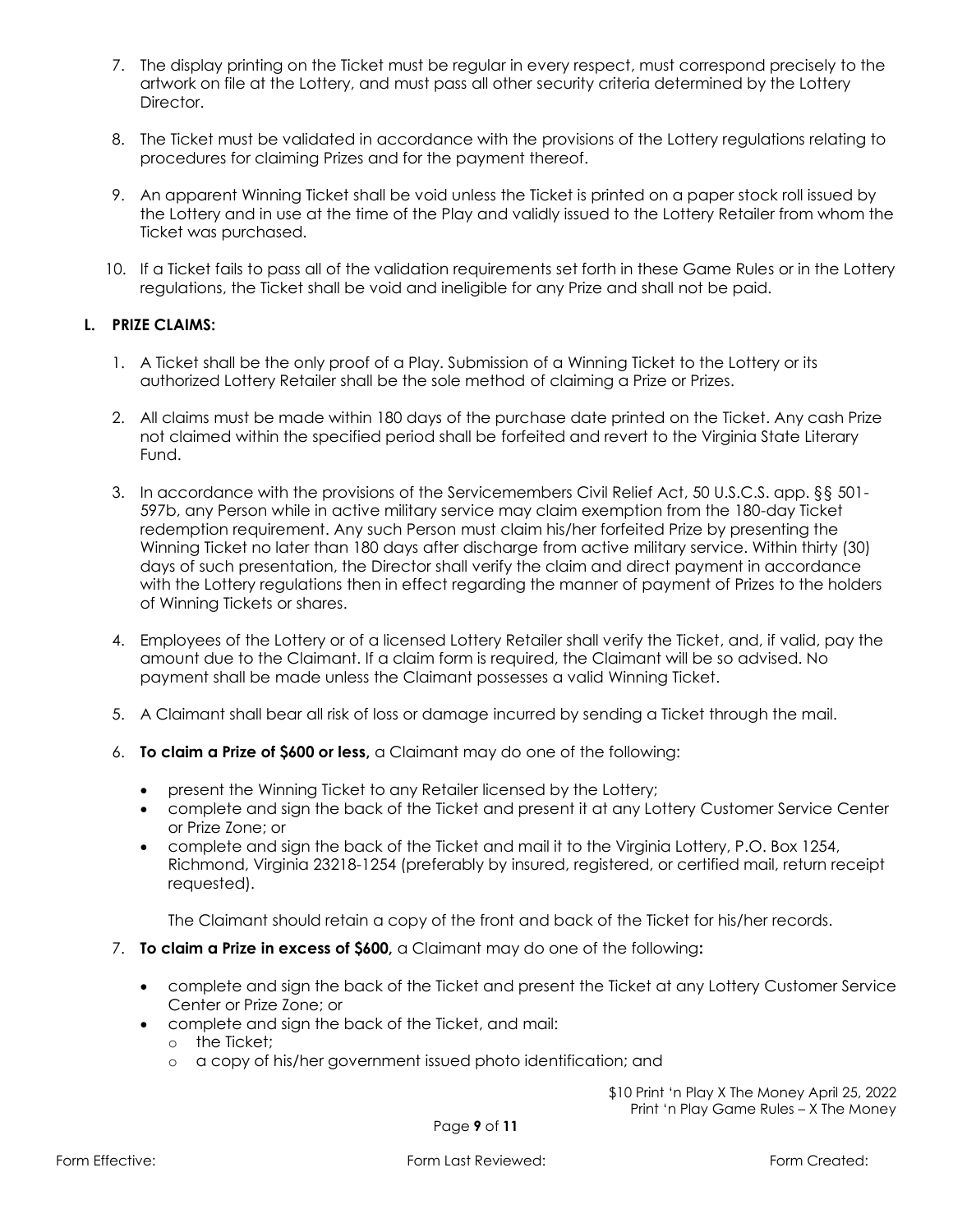o a copy of a document verifying the Claimant's taxpayer identification number (e.g. Social Security number)

to the Virginia Lottery, P.O. Box 1254, Richmond, Virginia 23218-1254 (preferably by insured, registered or certified mail, return receipt requested).

The Claimant should retain a copy of the front and back of the Ticket for his/her records.

- 8. Virginia Lottery law prohibits the holder of a Winning Ticket from reselling or having a Person other than him/herself claim a Winning Ticket for the purpose of concealing his/her identity as a Prizewinner. Any Person found to have engaged in the foregoing shall be fined as determined by the Director: (a) for Prizes of less than \$1,000, not more than \$250; (b) for Prizes of \$1,000 or more but less than \$5,000, more than \$250 but not more than \$500; and (c) for Prizes of \$5,000 or more, no less than \$1,000.
- 9. IMPORTANT: Claimants should consult [www.valottery.com](https://www.valottery.com/) for any updates or temporary modifications to claiming procedures made necessary as a result of any Executive Order issued by the Governor of Virginia, including but not limited to, orders addressing public health emergencies.

## **M. PRIZE PAYMENT:**

- 1. When paying any Prize claim **in excess of \$600**, the Lottery shall report the winnings or withhold taxes pursuant to rules established by the Internal Revenue Service and the Virginia Department of Taxation and shall file the appropriate income reporting form(s) with the Internal Revenue Service and the Virginia Department of Taxation.
- 2. When paying a cash Prize claim in excess of **\$100** at a Lottery office, the Lottery shall withhold any monies due under the Commonwealth's Set-Off Debt Collection Act if the agency has registered such debt with the Virginia Department of Taxation and timely notice of the debt has been furnished by the Virginia Department of Taxation to the Lottery.
- 3. One Prize: Subject to the validation requirements contained herein, Players are eligible to receive only one (1) (the highest) applicable Prize for each Winning Game Play.
- 4. No right of any Person to a Prize shall be assignable except that:
	- a. the Lottery may pay any Prize according to the terms of a deceased Prizewinner's beneficiary designation or similar form filed with the Lottery, or to the estate of a deceased Prizewinner who has not completed such a form; and
	- b. the Prize to which a Prizewinner is entitled may be paid as directed by an appropriate judicial order.
- 5. Each Prizewinner is legally required to include the value of the Prize, as well as any taxes paid by the Lottery on his/her behalf, in his/her taxable income for tax reporting purposes. As a result of accepting a Prize, and taking into account a Prizewinner's total taxable income for the year in which the Prize is accepted, a Prizewinner may fall into a higher tax bracket for his/her federal and state tax liabilities for the year in which the Prize is accepted.
- 6. Virginia Lottery law prohibits the disclosure of information about an individual Prizewinner's identity for a Prize greater than \$10 million, unless that Prizewinner consents in writing to such disclosure.